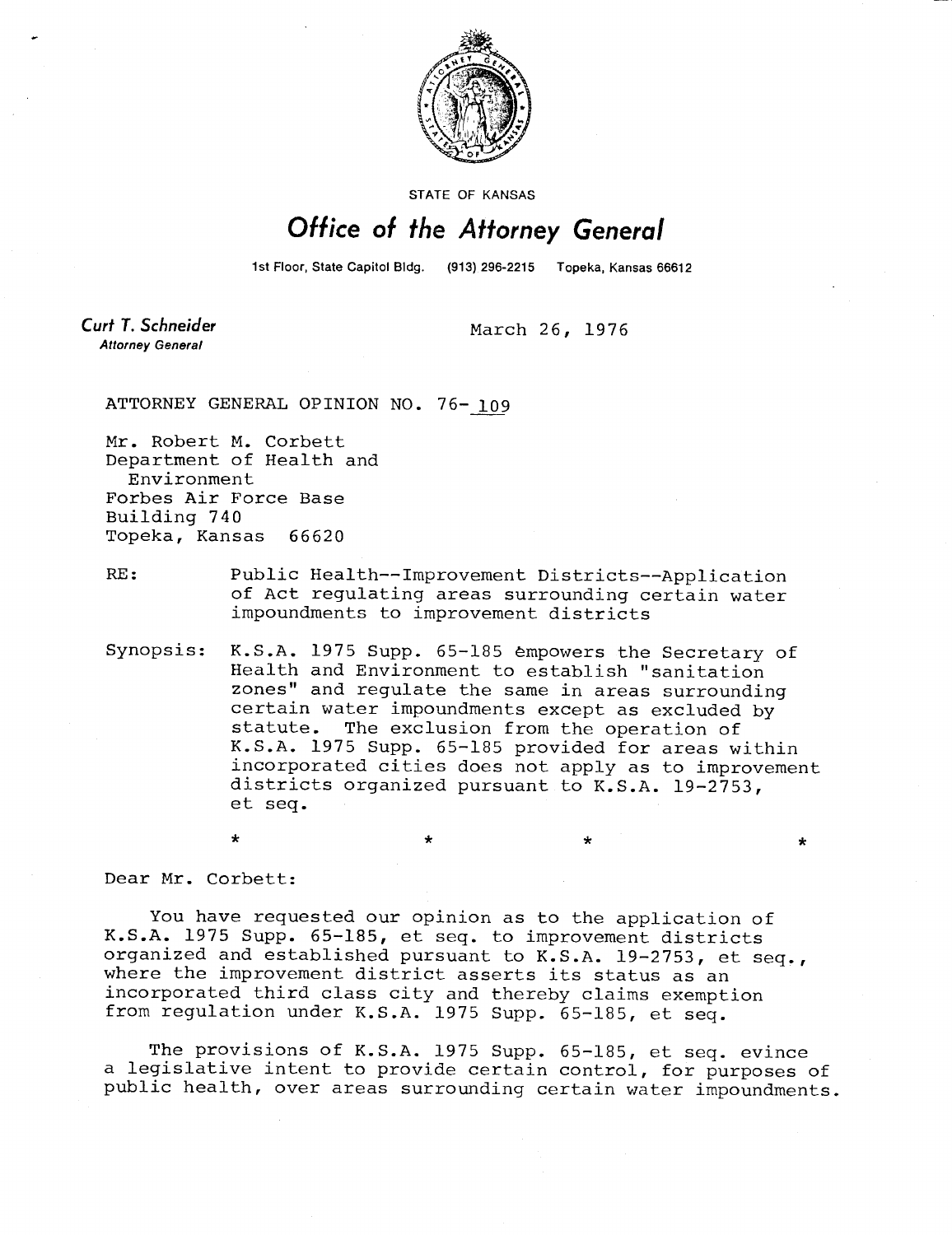Mr. Robert M. Corbett March 26, 1976 Page 2

K.S.A. 1975 Supp. 65-187 imposes on the Secretary of Health and Environment, inter alia, the duty of "...designating and establishing 'sanitation zones'..." to be regulated in accordance with the purposes and provisions of the act. The term "sanitation zone" is defined in  $K.S.A.$  1975 Supp. 65-185(a) to exclude " ...any area within any incorporated city...". The question has been raised as to whether or not an "improvement district", established pursuant to K.S.A. 19-2753, et seq., can claim the legal status of an incorporated city and thus, avoid the operation of the provisions of K.S.A. 1975 Supp. 65-185, et seq. For reasons hereinafter set out, the answer is no.

The legislature has established, by the provisions of K.S.A. 19-2753, et seq., a procedure governing the creation of improvement districts, their structure, organization, powers and liabilities. It is instructive to note that K.S.A. 19-2754 specifically provides that "no lands shall be included within said district which lie within the limits of any incorporated city".

Apart and distinct from the above are constitutional and statutory provisions controlling the creation of municipalities. Article 12, §5(a) of the Constitution of the State of Kansas provides, in pertinent part:

> "The legislature shall provide by general law, applicable to all cities, for the incorporation of cities..."

K.S.A. 15-115 provides:

"It is the purpose of this act to provide by general law for the incorporation of all cities, as required by section 5 of article 12, of the state constitution."

The remainder of the act, K.S.A. 15-116-126, provides the procedure to be followed in the incorporation of a municipality.

The conclusion to be drawn from a reading of the above is that the legislature has provided for a procedure designed to allow for the creation of improvement districts as a separate and distinct entity in no way related to a municipality. The creation of a municipality can be accomplished only in accordance with the statutory provisions, enacted pursuant to Article 12, §5 of the State Constitution, set out for that purpose. Any